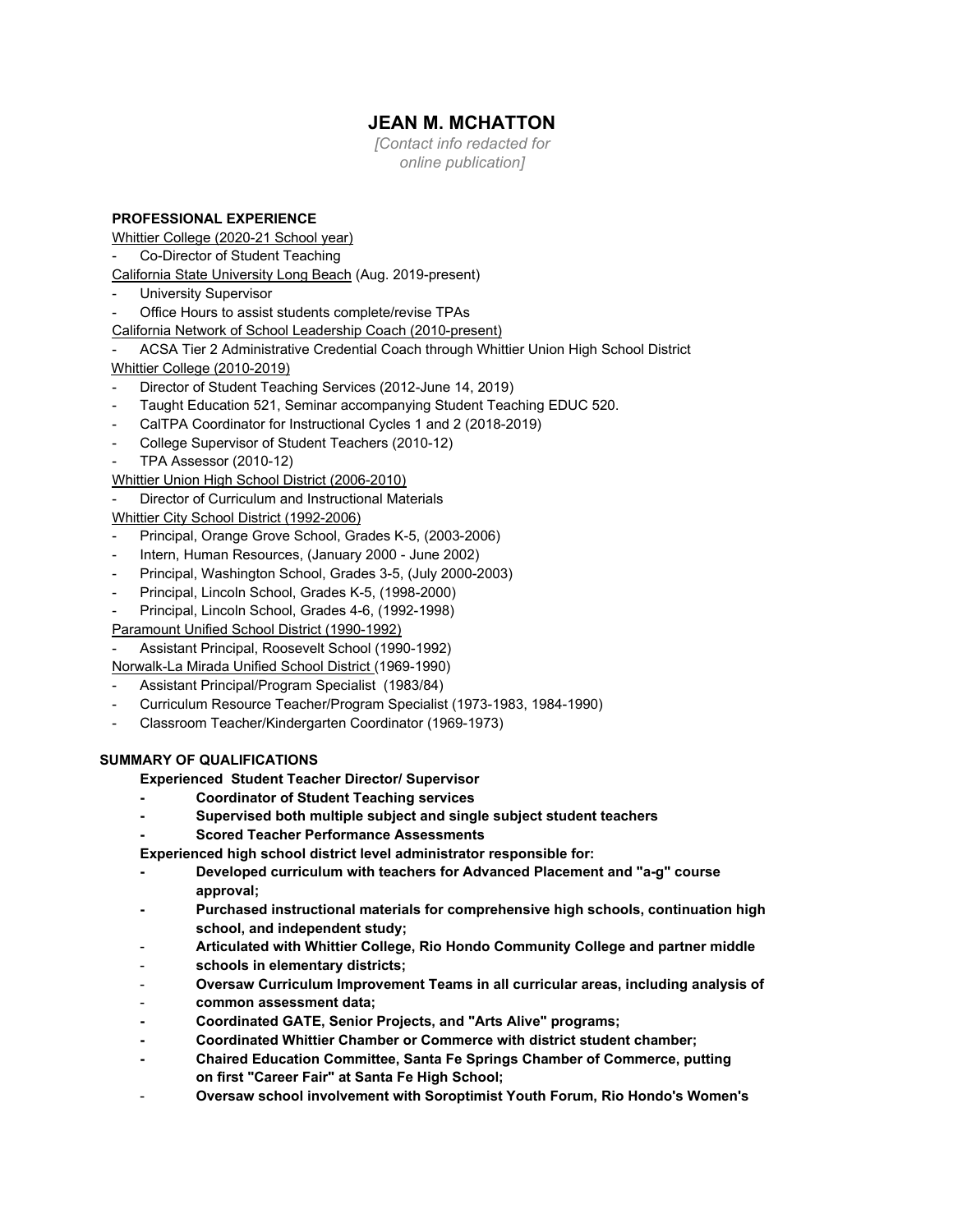**History Month Conference, American Legion, Rotary, Lions Club Speech Contests and Boys' State competition.**

**Experienced elementary site administrator with background in:**

- **Planning standards-drive instruction, including long range planning, essential**
- **agreements, and pacing;**
- **Diagnosing of assessment results as related to effective teaching strategies**
- **(including CST, CELDT, and daily student work);**
- **Evaluation of teachers and classified staff resulting in professional growth through this**
- **evaluation process;**
- **- Oversaw site and categorical budgets;**
- **- Developed collaborative decision making model at school site to evaluate student progress towards standard achievement.**

#### **EDUCATION**

- **- California State University at Long Beach: Bachelor of Arts, 1968, Master of Arts, Early Childhood Education,1971.**
- **- ACSA Personnel Institute, Feb. 1997, 1998, 2001.**
- **- RESULTS Training sponsored by Governor Gray Davis, summer 1999.**
- **- Coaching Leaders to Attain Student Success- CLASS (spring 2010, continuing) preparation for coaching Tier 2 Administrative candidates.**
- **- California Network of School Leadership Coaches' Training (2012- present)**

#### **CREDENTIALS**

- **- Administrative Credential, 1975**
- **- Reading Specialist Credential, 1975**
- **- Elementary Life Credential, 1971**
- **- Early Childhood Credential, 1971**

#### **COMMUNITY ORGANIZATIONS**

- **- St. Pius/Matthias Advisory Board, (2017-present); Academic progress Committee Chair, 2019-present**
- **- Strategic Planning Committee, ABCUSD, (2014-2017)**
- **- Gahr High School, School Site Council, (2015-2020)**
- **- Band Boosters, Gahr High School (2014-present)**
- **- Cerritos College Foundation Board Member, (1999-present)**
- **- Distinguished Young Women Program, Artesia-Cerritos, Advisory Board (2017-present), Program Chair, 2020-21**
- **- Project Hope, Cerritos College, Board member (2012-present)**
- **- Friends of Arts Education Board, Cerritos Center for the Performing Arts, (2014-16)**
- **- Cerritos College Board of Trustees, appointed member (June 2011 November 2012)**
- **- Whittier Chamber of Commerce, (2008- 2014)**
- **- Member of Presidential Search Committee, Cerritos Community College, spring 2009)**
- **- Team leader for Whittier YMCA major fundraising campaign**
- **- Member of the Cerritos College Citizens' Bond Oversight Committee; elected chair in June 2009**
- **- Member, Education Committee, Whittier Chamber of Commerce, (1997-2014)**
- **- Education Committee, Santa Fe Chamber of Commerce, (2009 2016)**

#### **PROFESSIONAL ORGANIZATIONS AND AWARDS**

**- Received ACSA Region XV Retired Administrators' Award (April 2017).**